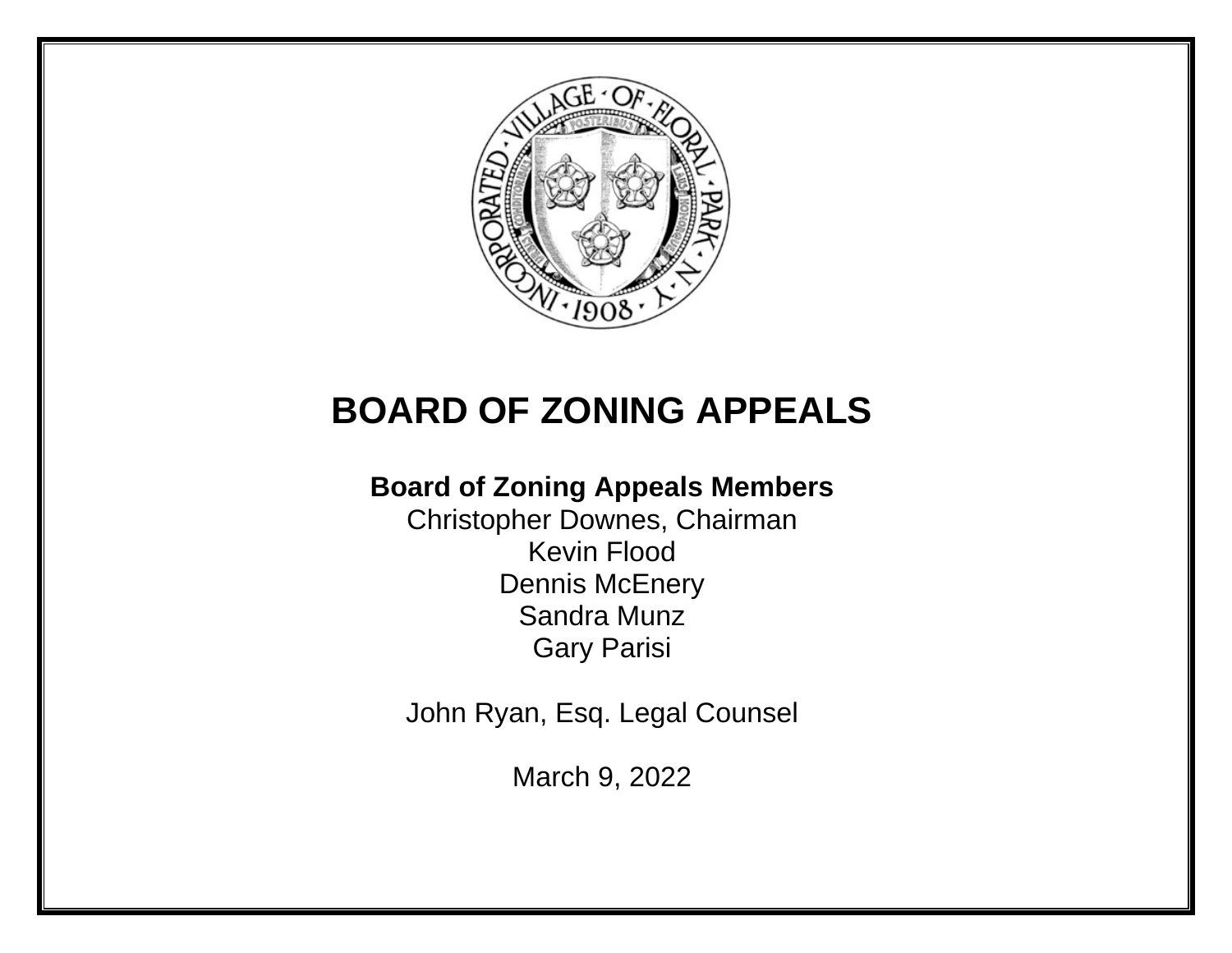| Case<br><b>Number</b> | <b>Building</b><br><b>Number</b> | <b>Street</b>         | Sec / Blk / Lot        | <b>Owner or</b><br><b>Applicant</b>                          | <b>Description</b>                                                                               | Code                                                            |
|-----------------------|----------------------------------|-----------------------|------------------------|--------------------------------------------------------------|--------------------------------------------------------------------------------------------------|-----------------------------------------------------------------|
|                       | 240                              | <b>Floral Parkway</b> | 32/620/212             | Mario Eusebio                                                | <b>Maintain Front Air</b><br>Conditioning Unit,<br><b>Maintain Front and</b><br><b>Rear Deck</b> | 99-24 (F) (1) AC Units 99-6<br>Side Yard, 99-21(C) Rear<br>Yard |
| $\mathcal{P}$         | 458                              | Carnation<br>Avenue   | 32/279/63              | <b>Frances Guida</b>                                         | <b>Maintain Front</b><br>Walkway 10' Wide                                                        | 99-21 (E) Paving in Front<br>Yard                               |
| 3                     | 43-61                            | <b>Covert Avenue</b>  | 32 / 270 / 163-<br>168 | <b>Hillcrest of Floral</b><br>Park, LLC<br>(Contract Vendee) | New Mixed-Use<br>Building, 10<br>Apartments + Retail                                             | 99 Attachment 4 - Parking,<br>Minimum Habitable Floor<br>Area   |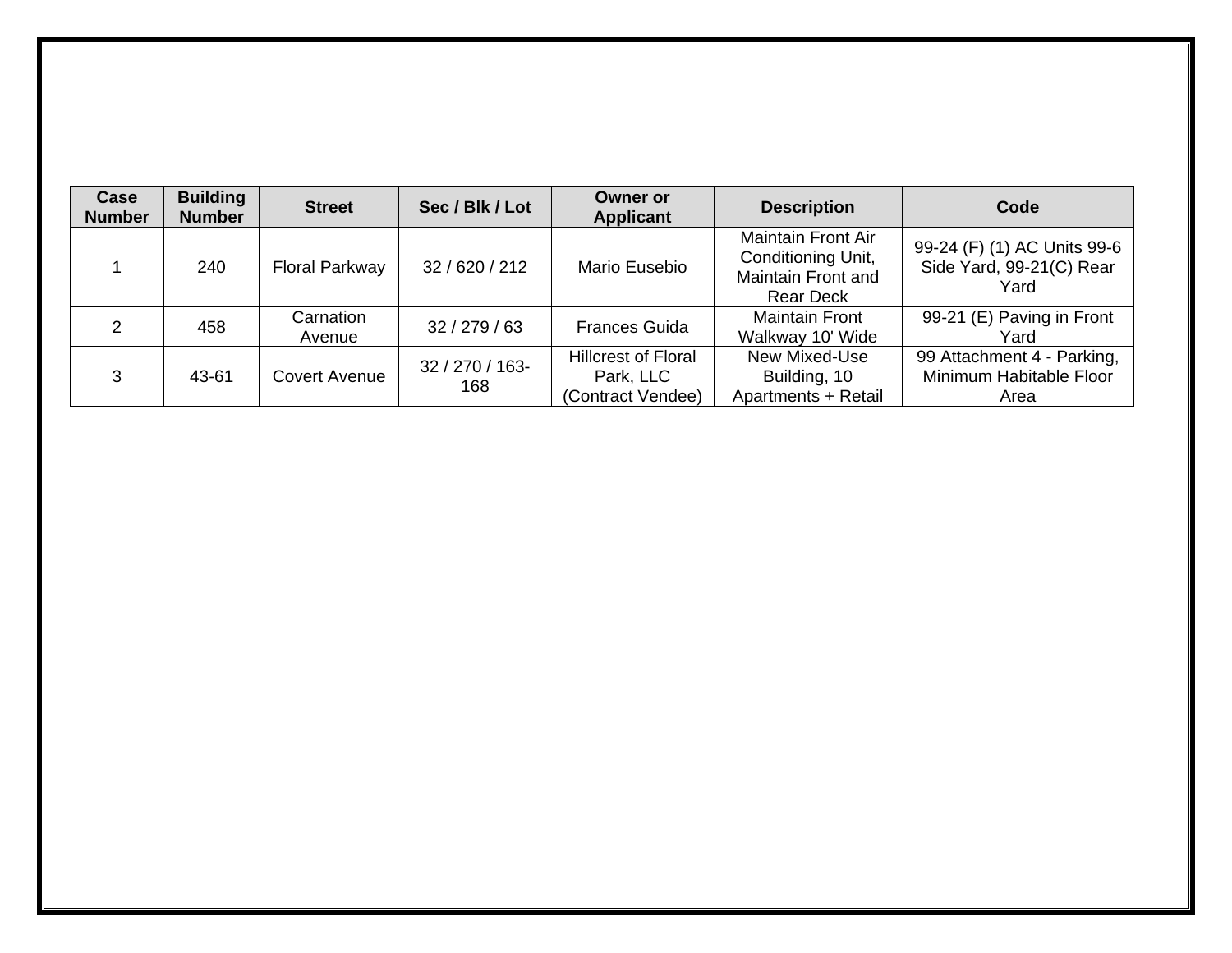# LEGAL NOTICE NOTICE OF PUBLIC HEARING INC. VILLAGE OF FLORAL PARK, NY

NOTICE IS HEREBY GIVEN that the Board of Appeals of the Incorporated Village of Floral Park will hold a public hearing in the Village Hall, No. 1 Floral Boulevard, Floral Park, New York on March 9, 2022 at 8:00 p.m. relative to the following application:

Application of Mario Eusebio, owner of 240 Floral Parkway, Floral Park, NY 11001, for a variance from § 99-21 E – The following features, and no others, may extend into required yards and courts not to exceed the distances specified, and except for Subsection E (4), (5) and (8), shall not be included in computing the building coverage: (7) Unroofed and unenclosed steps and stoops, terraces into the front yard, rear yard, and street side yard: extension of 25%. Applicant proposes to maintain a front deck that measures approximately 11' from the front lot line at the narrowest point. The 2% extension allows a 15' setback minimum.

§ 99-6 Schedule of Regulations: 5' minimum side yard and 15' minimum aggregate is required. § 99-21 C – Rear yards: In any residence district, the rear yard shall have a minimum depth of 25 feet. In the case of an uncovered deck, the rear yard shall have a minimum depth of 20'. Applicant proposes to maintain a deck with a side yard setback of less than 1' and a rear yard of approximately 11'.

§ 99-24 (F) (1) – No part of any freestanding heating, cooling, pumping, filtering, generating or other type of equipment or device shall be located in any front or side yard, or within 20 feet of any rear lot line, except that freestanding heating and cooling equipment may be located in the side yard provided that it is not located forward of the front line of the house or closer than 5 feet from the side lot line. Applicant proposes to maintain a unit which is located in the front yard.

This application is made subject to the provisions of Article IX, Section 99-61, of the Zoning Ordinance of the Incorporated Village of Floral Park.

The property which said variance is applied for is located 503.79' west of the intersection of Floral Parkway and Webster Street on the southwest side of Floral Parkway, and known as 240 Floral Parkway, Section 32, Block 620, Lot 212 on the Nassau County Land and Tax Map.

A copy of the application is on file in the Public Works/Building Department facility located at the foot of Stewart Street in the Village of Floral Park and may be examined by any persons interested therein during business hours, Monday through Friday, inclusive, except legal holidays from 8:30 a.m. to 4:00 p.m.

NOW TAKE NOTICE, that all parties in interest and citizens will be given the opportunity to be heard at the aforesaid time and place.

## BY ORDER OF THE BOARD OF APPEALS INCORPORATED VILLAGE OF FLORAL PARK, NY Margaret Fowler, Acting Zoning Board Secretary

Dated: February 2022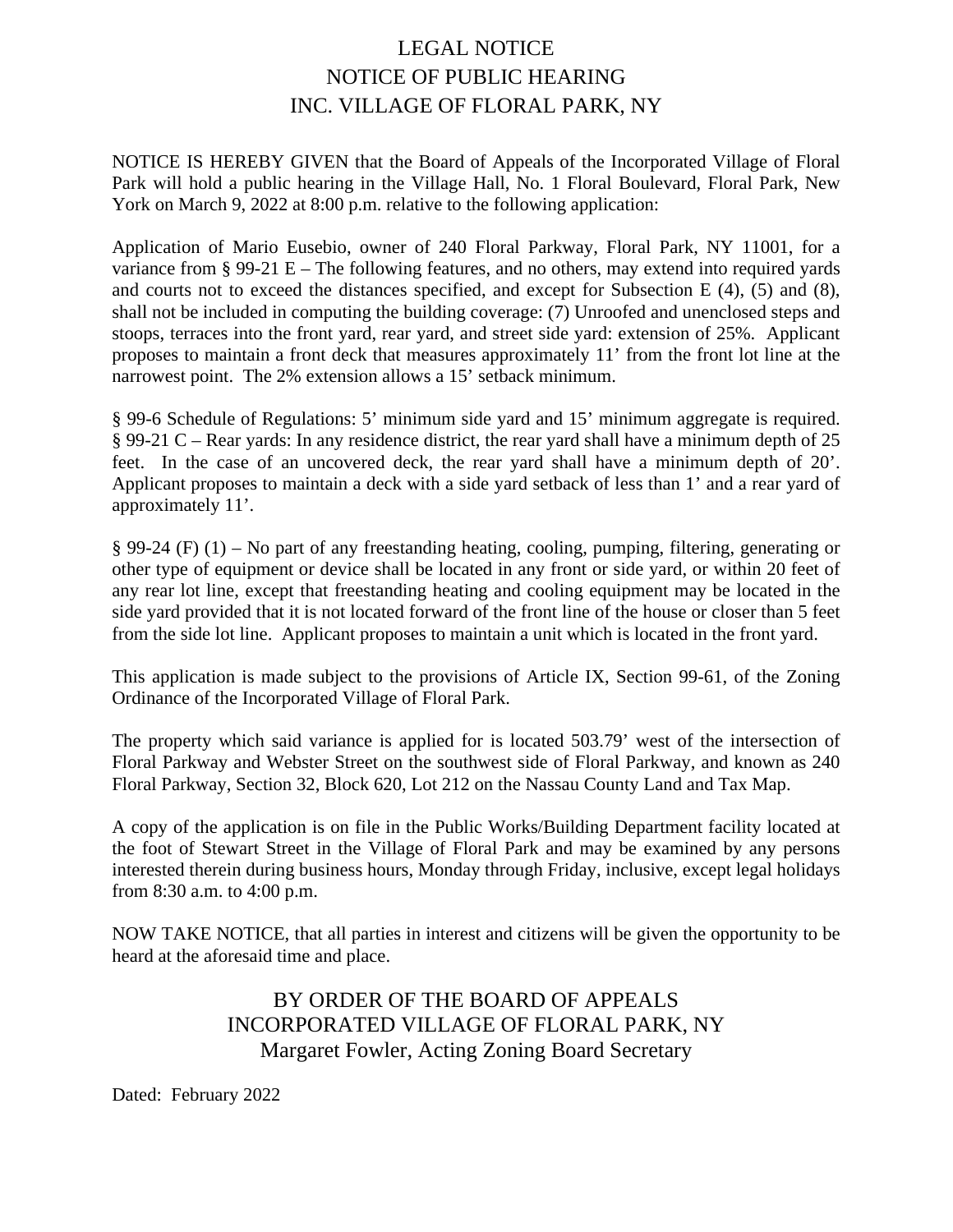#### LEGAL NOTICE

# NOTICE OF PUBLIC HEARING INC. VILLAGE OF FLORAL PARK, NY

NOTICE IS HEREBY GIVEN that the Board of Appeals of the Incorporated Village of Floral Park, will hold a public hearing in the Village Hall, No. 1 Floral Boulevard, Floral Park, NY on Wednesday, March 9, 2022 at 8:00 p.m. relative to the following application:

Application of Frances Guida, owner of 458 Carnation Avenue, Floral Park, NY 11001 for a variance from  $\S 99-21$  E – Paving in the front yard of any residence not exceeding 35% of the area of the front yard and limited to a driveway not exceeding 12 feet in width and a walkway not exceeding four feet in width separated from the driveway by at least two feet of green space. Applicant proposes a front walkway measuring 10' wide.

This application is made subject to the provisions of Article IX, Section 99-61, of the Zoning Ordinance of the Incorporated Village of Floral Park.

The property which said variance is applied for is located 220 feet west of Landau Avenue on the south side of Carnation Avenue and known as 458 Carnation Avenue, Section 32, Block 279, Lot(s) 63 on the Nassau County Land and Tax Map.

A copy of the application is on file in the Public Works/Building Department facility located at the foot of Stewart Street in the Village of Floral Park and may be examined by any persons interested therein during business hours, Monday through Friday, inclusive, except legal holidays from 8:30 a.m. to 4:00 p.m.

NOW TAKE NOTICE, that all parties in interest and citizens will be given the opportunity to be heard at the aforesaid time and place.

## BY ORDER OF THE BOARD OF APPEALS INCORPORATED VILLAGE OF FLORAL PARK, NY Margaret Fowler, Acting Zoning Board Secretary

Dated: February 2022